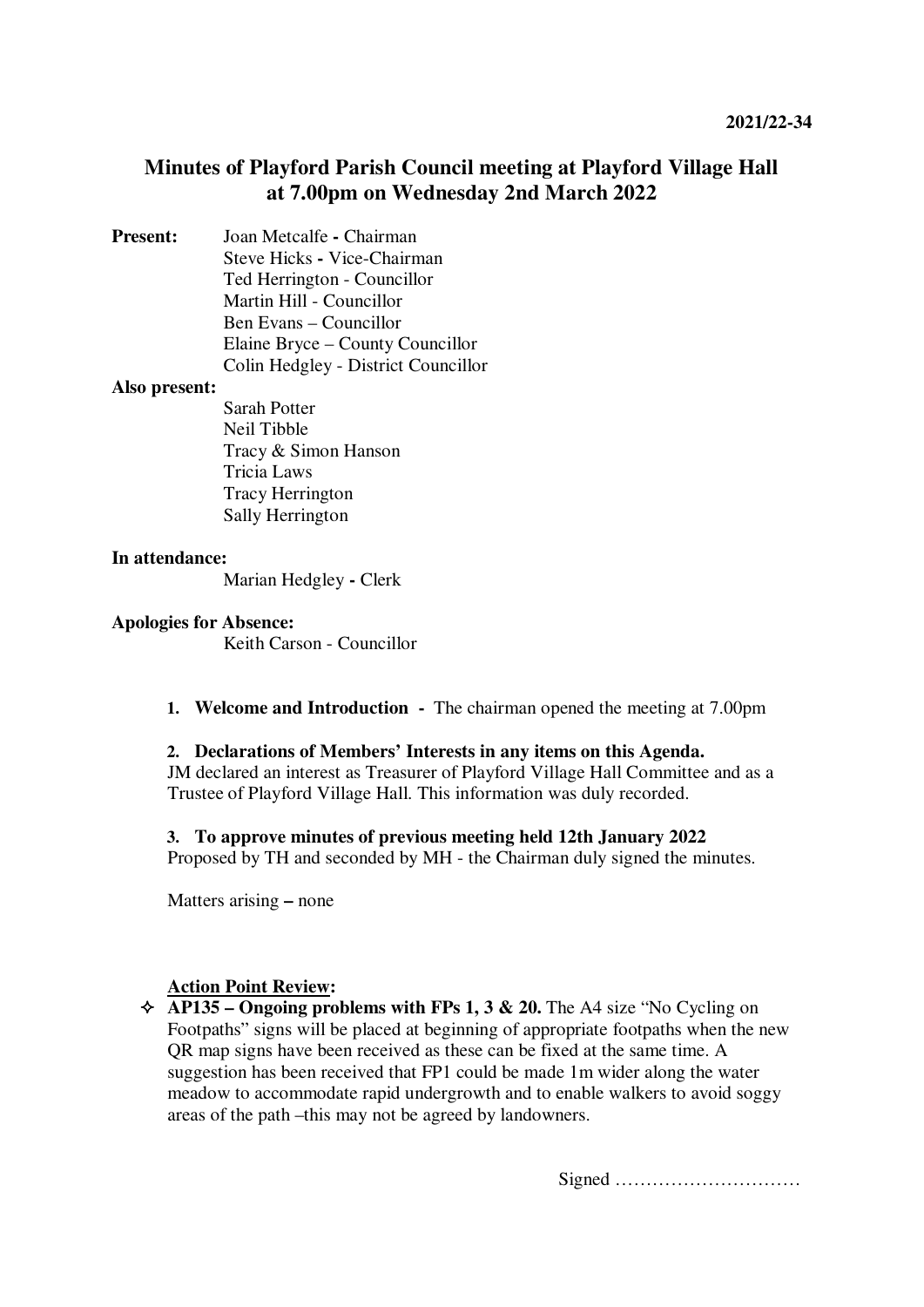- **AP155 C324 traffic priority problems**: Highways' Traffic Manager David Chenery's suggestions on priority signage for this road were discussed – see under Highways in para 8.
- **AP158 Fallen willow trees across R Fynn at bridge on Butts Road.** Trees which fell last year have now been removed without aid from the Environment Agency but another has recently fallen on the other side of the bridge.
- **AP160 Mud, debris etc on Church Lane washed down by heavy rainfall.**  Clearance is still awaited by SC Highways.
- **AP167 Disabled access to FP2/track to Tuddenham**. When the gate across the beginning of the track is locked, there is no access for a mobility scooter. A smaller side gate for this purpose, supplied by Highways is still awaited.
- **AP169 FP16 has been closed recently as sheep are grazing fodder across the footpath.** Access is available at the side of the track on the other side of the fence but complaints have been received about this inconvenience. Landowners have been consulted.
- **AP-170 FP8 (school path to Lt Bealings).** Fence in need of repair and is leaning inwards across the path. Landowner has been made aware and will fix this,

For more details see Action Log appended at end of the Minutes.

## **4. Planning Application: DC/22/0485/FUL**

Extension and alterations to Valley House. Demolition of existing utility area and erection of two-storey extension to the south of the dwelling.

Applicant Neil Tibble was present and explained the details of the extension which will be built above the present utility room to create an extra room on the first floor. The ground floor area will not change but the size of the landing window will be increased.

Questions were asked regarding the relative size of the resultant building and whether this would result in being too large in proportion to the size of the plot, but as the house sits in ½ acre, this was considered to be reasonable. Also questions were raised about possible covenants regarding enlargement but there appear to be none. The building materials to be used on the extension will match those of the existing building.

JM proposed acceptance of the plans and this was unanimously agreed by councillors. The decision will be conveyed to East Suffolk Planning dept by the clerk.

Signed ..............................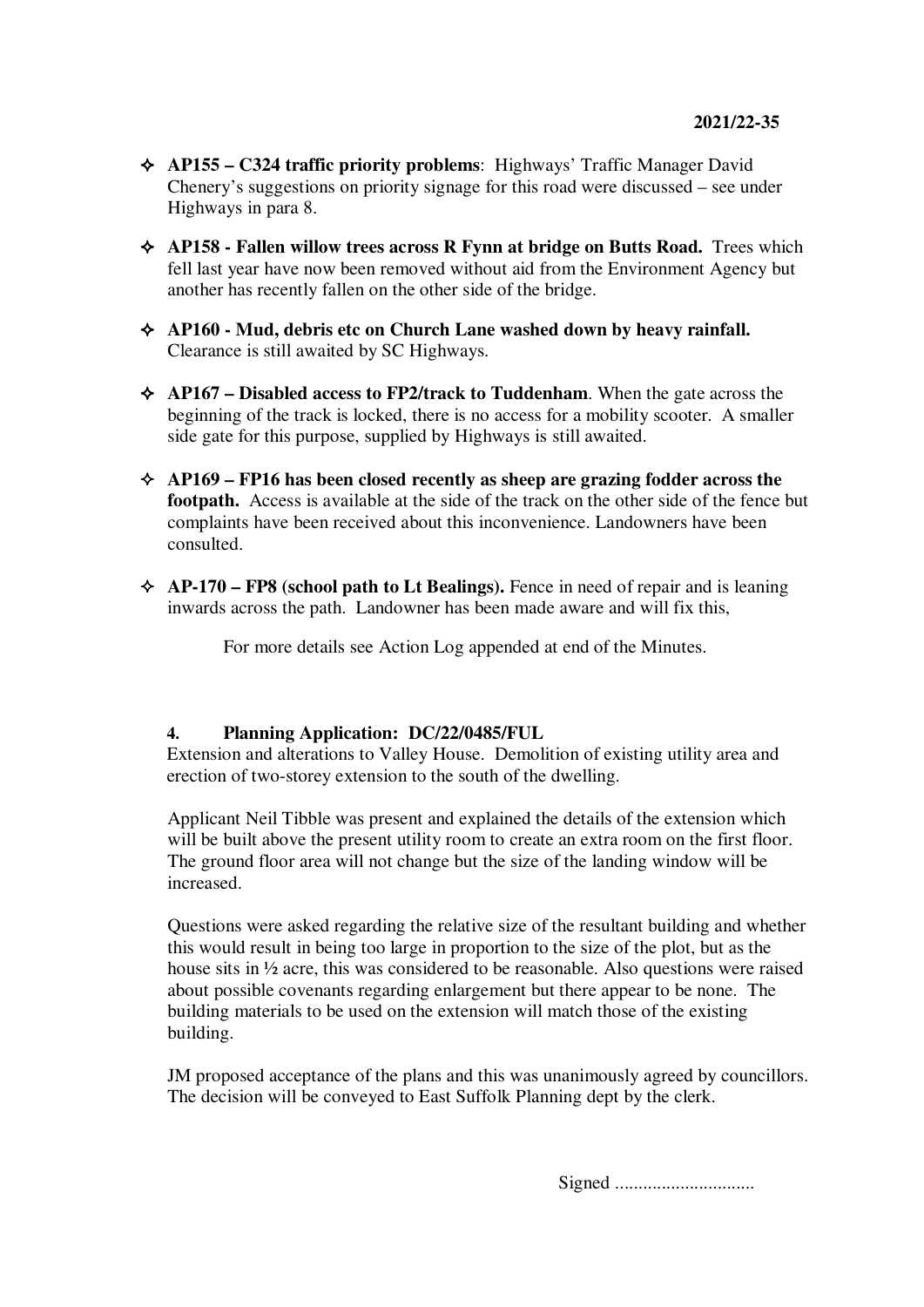# **5. County Councillor's report**:

Cllr Elaine Bryce sent in her full report which is appended at the end of these minutes. Elaine ran through the basic points:

- The council will continue to focus on children's services, adult care and the environment
- There will be an increase in council tax for 2022-23
- £21m is to be allocated to Highways issues over the next four years
- Suffolk is one of 9 areas to be selected for a county deal this means Suffolk will be invited to negotiate a county deal as part of the government's Levelling Up White Paper.
- Work is to start at Otley Bottom next month to repair the damaged bank on the B1079 and the road will be closed for 6 weeks whilst this is in progress.
- SCC has confirmed its plans to enhance the biodiversity of at least 30% of its land and assets by 2030

## Questions:

TH queried why there would not be a site meeting to discuss the proposal for new signs on the C324 and was told that as Traffic Manager David Chenery already knows the area very well and is well-acquainted with the layout of the road, this was not considered necessary.

# **6. District Councillor's report**

Cllr Colin Hedgley's report was circulated to councillors prior to the meeting and is appended at the end of these minutes.

Colin also added:

- £m's were being spent on business start-ups in the area to help after the pandemic.
- Parts for the new bridge at Lowestoft were being brought over from Belgium
- The second homes tax loophole was being closed at last.
- People are being fined for enforcement issues even though this is taking up to 10 years in some cases.
- Recycling is not going well in the Lowestoft area and needs to be corrected.

### **7. Finance:-**

# Reporting & authorisation of cheques/online payments:

Already paid:

| Cheque no. | Payable to      | <b>Reason for payment</b>                  | Amount $\mathbf{\pounds}$ |
|------------|-----------------|--------------------------------------------|---------------------------|
| Online     | M J Hedgley     | Clerk's expenses/ ink cartridge/stationery | 61.40                     |
| Online     | M J Hedgley     | January salary                             | agreed in budget          |
| 826        | <b>HMRC</b>     | Tax Q3                                     | agreed in budget          |
| Online     | KT Herrington   | Oak - replacement WW1 memorial tree        | 122.50                    |
| Online     | <b>SC</b> Norse | Annual grass cutting/hedge trimming        | 1052.40                   |
| Online     | P E Holmes      | Domain name registration                   | 35.99                     |
| Online     | M J Hedgley     | February salary                            | agreed in budget          |

All of above payments were proposed by JM and seconded by MH.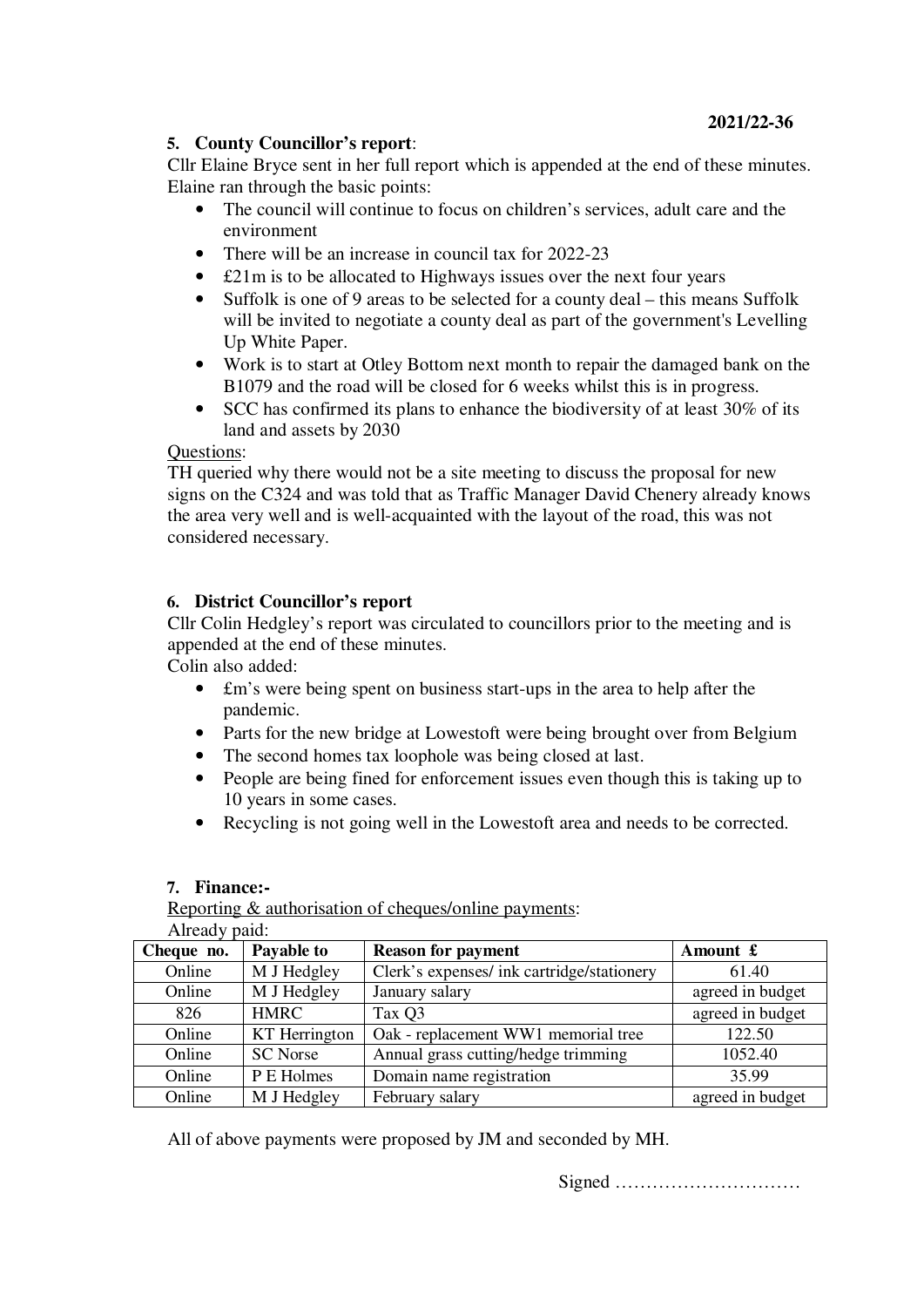Bank Balances:

Current account £2276.12 Bus Prem a/c £6428.25

Bank reconciliation: SH confirmed the reconciliation from a copy of the Budget sheet with latest Bank statement.

Budget 2021-22 – It was unanimously agreed the current budget was on track. NALC has announced a government pay rise for clerks, agreed for the current financial year and this is to be paid as soon as details of pay scales are released.

# **8. Highways**

- Traffic priority problems on C324 Traffic Manager David Chenery's suggestions for new signage were discussed by the council and Elaine will approach David with the various amendments to these suggestions. These include:
	- o STOP lines at each end
	- o Hatching along the sides of the road
	- o Single file signs at each end

The council will also need an idea of cost before making a decision as funding will need to be applied for.

- Footpath issues these have been covered in para 3, Action Points review, AP-135, AP-169 and AP-170
- SIDs equipment is currently in Tuddenham and will go to Lt Bealings in April. Calibration issues have been fixed and Playford will next have the equipment in May.

## **9. Neighbourhood Plan – update**

KC sent in his report as he was unable to attend the meeting. The Locality grant of £2817.00 has been agreed by Groundwork UK and funds should be credited to the PC's bank account within 3-5 working days.

## **10. Rota for watering the WW1 memorial Oak tree on the playing field**

The new oak tree is now planted on the playing field and will need regular watering – the clerk will draw up a rota of volunteers for this and circulate it to the council.

## **11. Treebilee oak**

BE kindly collected the 2m tree from the Norse depot in Ufford and will look after it until the permanent site can be made ready for it.

## **12. Queen's Platinum Jubilee celebrations**

Playford Village Hall committee will meet to discuss their plans for this on Thursday 10<sup>th</sup> March and there are several options. JM will convey their decision to the parish council. The final arrangements will be advertised in the Fynn Lark New. JM will report back to the PC after the Village Hall meeting has taken place.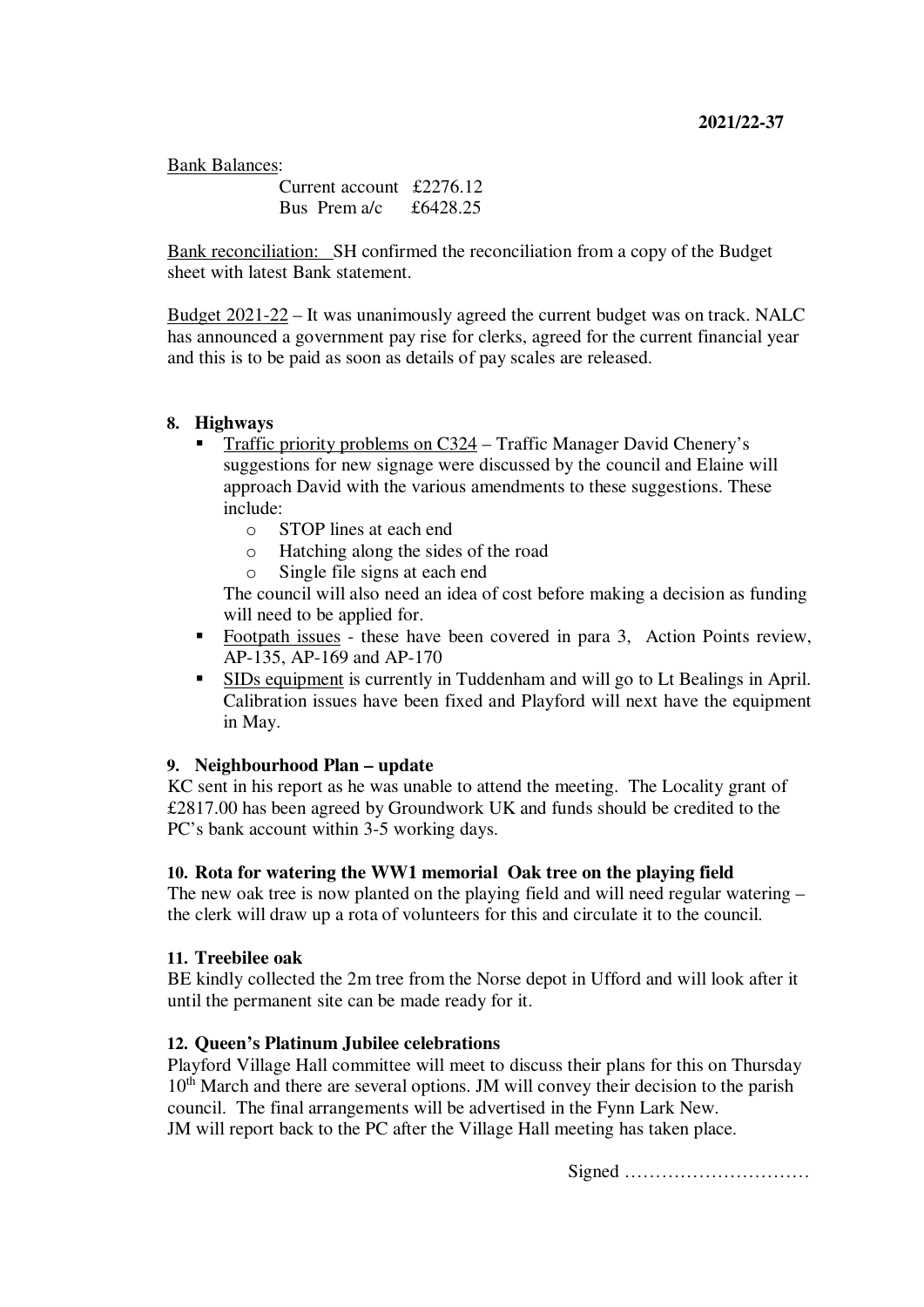## **13. Other Planning Issues**

Archway Piggeries: The appeal against ESC planners' decision to refuse permission for application DC/21/2171/FUL has been dismissed. It has been reported that the owner is extensively levelling up the ground around the site of the old piggeries building prior to development – this appears to be shown in the original plans but was not made clear at the PC planning meeting when these plans were discussed. To contest this would be a civil matter.

## **14. WhatsApp group for the village**

This has been suggested to enable Playford news to be circulated quickly, should it be required for any reason. An article would need to be placed in the local magazine to ask for residents' permission for their mobile numbers to be used before anything could be started up. Other ways might be to start a village Facebook page or to have a forum embedded in the village website – enquiries will be made regarding this.

### **15. PC Vacancy**

Another advert could be placed in the Fynn Lark News as no-one has come forward as a possible candidate or this could be circulated via googlemail. It was decided that Phil Holmes should be asked if it was possible to change his googlemail circulation into one of multiple google groups one of which could be used by the clerk to circulate purely parish council related articles.

|                          | Date    | From                   | <b>Subject</b>                            | Ref                     |
|--------------------------|---------|------------------------|-------------------------------------------|-------------------------|
| $\mathbf{1}$             | 13.1.22 | <b>East Suffolk</b>    | Latest Monitoring report & key            | <b>ESC</b> Planning     |
|                          |         | Council                | statistics, also new data on Open Data    | Policy                  |
|                          |         |                        | portal etc                                |                         |
| $\overline{2}$           | 13.1.22 | AEPA re                | Sizewell C/BEIS meeting & SZC& Nat        | Victoria Hambley        |
|                          |         | Sizewell C             | Grid update                               |                         |
| 3                        | 14.1.22 | <b>Fresh Start/New</b> | Request for donation                      | Carrie Baker            |
|                          |         | <b>Beginnings</b>      |                                           | Community               |
|                          |         |                        |                                           | Fundraiser              |
| $\overline{\mathcal{A}}$ | 21.2.22 | <b>East Suffolk</b>    | Review of Local Validation List – Initial | Katherine Scott         |
|                          |         | $Count =$              | consultation                              |                         |
|                          |         | Principal Planner      |                                           |                         |
| 5                        | 25.2.22 | <b>ESC</b> Democratic  | <b>Review of Community Partnership</b>    | <b>Matt Makin</b>       |
|                          |         | Services               | Priorities                                |                         |
| 6                        | 28.2.22 | Sizewell C             | Project update                            |                         |
|                          |         | Project Team           |                                           |                         |
| 7                        | 28.2.22 | Ipswich Borough        | Publication of Inspectors' Report into    | <b>Russell Williams</b> |
|                          |         | Council                | Ipswich Local Plan Review 2018-2036       | Chief Exec              |
| 8                        | 1.3.22  | Ipswich Borough        | ERRATUM re above                          | <b>Russell Williams</b> |
|                          |         | Council                |                                           | Chief Exec              |

# **16. Correspondence –** received up to 2nd March 2022